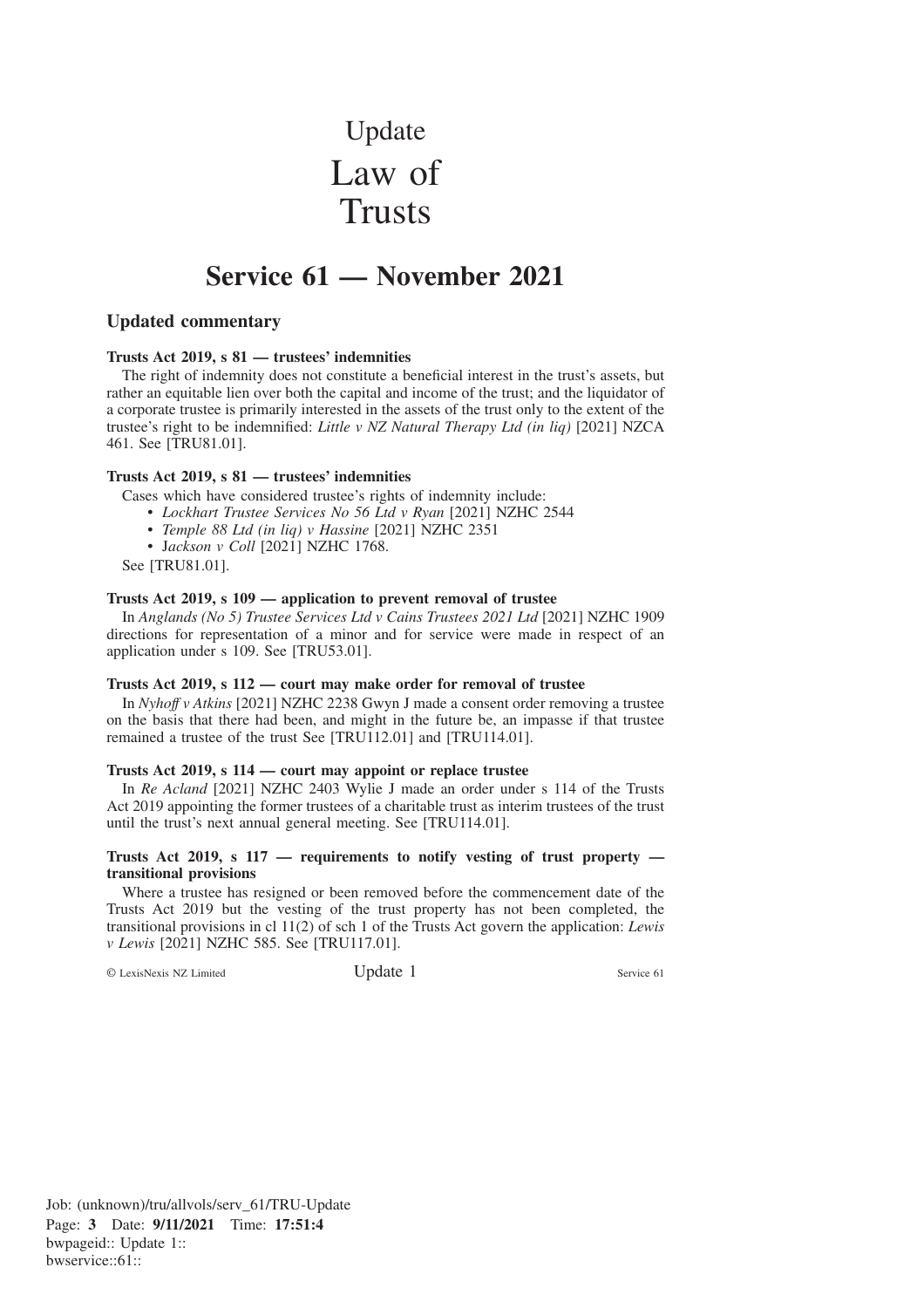# **Trusts Act 2019, s 124 — power of court to approve variation of trust**

In *Re Hugh Green Trust* [2021] NZHC 2184 Muir J made an order under s 124 of the Trusts Act 2019 approving the variation of the Hugh Green Trust deed by the deed of variation on behalf of all unborn and future natural or adopted grandchildren of Hugh Green (excluding any child of Maryanne Green). See [TRU124.01].

# **Trusts Act 2019, s 124 — power of court to approve variation of trust**

In *Talijancich v Talijancich* [2021] NZHC 753 Isac J under s 124 approved the variation of the trust deed proposed by the trustees on behalf of all beneficiaries who lack capacity (including the minor primary beneficiaries); and/or persons who may acquire a beneficial interest at a future date or on the happening of a future event or on becoming a member of a certain class of persons; and/or future persons who may acquire a beneficial interest. See [TRU124.01].

# **Trusts Act 2019, s 126 — Court may review trustee's act, omission, or decision**

In *Easton v New Zealand Guardian Trust Co Ltd* [2021] NZHC 2084 the High Court discussed s 126, finding that the essence of the Court's task under equitable jurisdiction was to ascertain whether a trustee has acted within the proper scope of the power. The Court found that the formulation of s 126 was consistent with that enquiry. See [TRU126.01].

# **Trusts Act 2019, s 130 — power of court to vary or extend trustees' powers in relation to property**

In *Re Setter* [2021] NZHC 1603 the s 130 application failed because it sought to alter (or expand) the beneficiaries' power of appointment of trustees, rather than altering powers of trustees (as the section requires). See [TRU130.01].

# **Trusts Act 2019, s 131 — court may relieve trustee from personal liability**

In *Deputy Registrar v Moeahu* (2021) 437 Aotea MB 3 (437 AOT 3) the Maori Land Court explained that for the trustees to claim relief under s 131, the onus is on the trustees to establish all the elements contained in s 131 and, while the Court has a wide discretion to grant relief and the extent of any such relief, that remedy is not given lightly. See [TRU131.01].

# **Trusts Act 2019, s 133 — trustee may apply to court for directions**

Applications under s 133 are generally brought pursuant to Part 18 of the High Court Rules 2016. However, the Court has accepted that in appropriate cases applications for directions may be made in other forms, for instance by using the Part 19 originating application procedure: *Macnamara v Macnamara* [2021] NZHC 2361. See [TRU133.01].

# **Trusts Act 2019, s 133 — trustee may apply to court for directions**

Section 133was considered in *Re Hugh Green Trust* [2021] NZHC 2184 at [30]–[33]where the High Court held that because s 133 is in substantially similar terms to its predecessor, s 66 of the Trustee Act 1956, existing case law continues to inform the interpretation of s 133. See [TRU133.01].

# **Trusts Act 2019, s 133 — trustee may apply to court for directions — litigation directions — Beddoe applications**

A *Beddoe* application was recently considered by the High Court in *Re ET & P Vincent Trusts* [2021] NZHC 2250, although it was ultimately unsuccessful. See [TRU133.05].